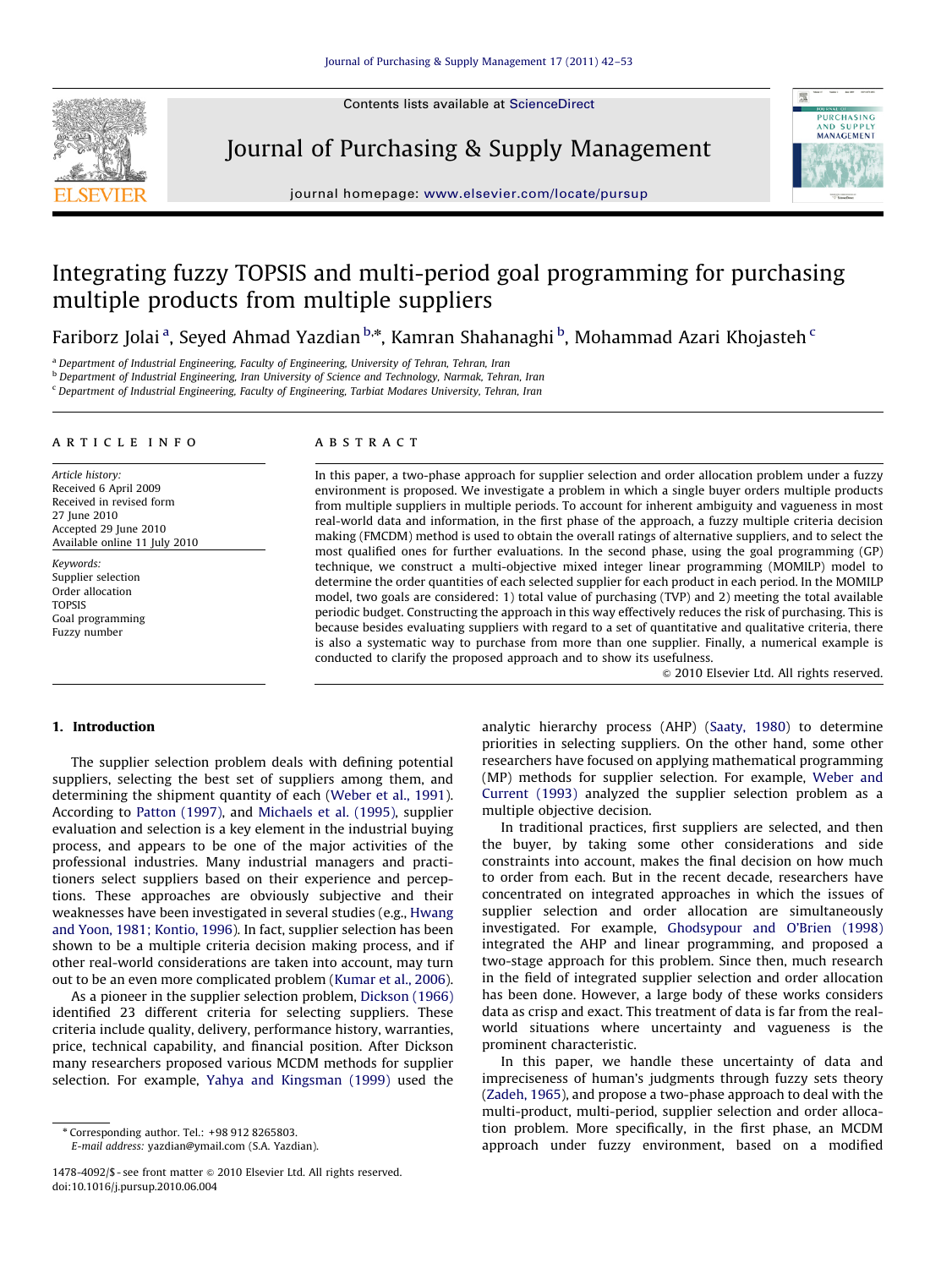Technique for Order Preference by Similarity to Ideal Solution (TOPSIS) is used to obtain the overall ratings of alternative suppliers. As a result of the first phase's evaluations, the most qualified suppliers are selected for further evaluations. In the next phase, using the goal programming (GP) method we construct a multi-objective mixed integer linear programming (MOMILP) model to determine the quantity of each product in each period that should be allocated to each selected supplier. Here, we consider a single buyer who wants to purchase multiple products from multiple suppliers in multiple periods, and whose demand for each product in each period is known in advance. Furthermore, the buyer has set some other considerations, such as the total available budget, and total acceptable defective parts purchased, in making the final decision.

The rest of the paper is organized as follows. In the next section we present a literature review on applications of MCDM and multi-objective decision making (MODM) techniques used for solving the supplier selection and order allocation problem. In Section 3, we propose our two-phase approach for the problem under consideration. In Section 4, a numerical example is presented to show the applicability and usefulness of our proposed approach. Managerial implications and limitations of the proposed approach are discussed in Section 5. Finally, conclusions are given in the last section.

# 2. Literature review

Supplier evaluation and selection, which includes the process of acquiring required materials, services and equipments for all types of business enterprises, is an important problem in purchasing the necessary materials to support the outputs of any organization [\(Liu and Hai, 2005\)](#page--1-0). The problem is to evaluate and select the best or most appropriate suppliers for the organization based on various suppliers' capabilities. Basically, there are two types of supplier selection problems—single sourcing and multiple sourcing. In the first type, one supplier can satisfy all the buyer's needs. In this case, the management needs to make only one decision, which supplier is the best. In the second type of supplier selection problems, no supplier can satisfy all the buyer's requirements. In such circumstances management wants to split order quantities among different suppliers for a variety of reasons—including decreasing risk of purchasing and creating a competitive business environment [\(Demirtas and](#page--1-0) Ustün, 2008).

Many researchers have dealt with this problem from the mathematical perspective, and construct some kind of optimization model for this purpose. [Moore and Fearon \(1972\)](#page--1-0) described the possible use of the linear programming (LP) without presenting the exact mathematical formulation. [Bender et al.](#page--1-0) [\(1985\)](#page--1-0) proposed a mixed integer programming (MIP) model to select suppliers and their order quantities with the objective of minimizing purchasing, inventory, and transportation costs for the IBM company. [Sharma et al. \(1989\)](#page--1-0) suggested a goal programming formulation in which, price, quality, and lead-time constituted goals, and meeting the demand and the total available budget were the system's constraints. [Buffa and Jackson \(1983\)](#page--1-0) also proposed the use of the goal programming approach in which price, quality, and delivery comprise goals. [Hong and Hayya](#page--1-0) [\(1992\)](#page--1-0) proposed a nonlinear mathematical program for this problem. [Ghodsypour and O'Brien \(2001\)](#page--1-0) developed a mixed integer nonlinear programming model to solve a multiple sourcing problem where they tried to minimize total cost of logistics subject to limitations on budget, quality, service level, etc. [Gao and Tang \(2003\)](#page--1-0) proposed a multi-objective linear programming model for decisions related to purchasing of raw

materials in a large-scale steel plant in China. [Weber et al. \(2000\)](#page--1-0) implemented the data envelopment analysis (DEA) for selecting suppliers and determining their quota allocations. [Ghodsypour](#page--1-0) [and O'Brien \(1998\)](#page--1-0) and [Wang et al. \(2004\)](#page--1-0) proposed two-stage approaches for supplier selection. They used the AHP method to make a trade-off between concrete and vague factors in the decision process, and calculated ratings of suppliers. In the second stage of their approaches, using mathematical programming methods, they effectively selected the suppliers, and allocated orders to each. Demirtas and Ustün, (2008) combined analytic network process (ANP) and a MOMILP model to solve order allocation problem by using a Reservation Level Driven Tchebycheff procedure. They minimized total defect rate, total cost of purchasing, and maximized the TVP. But, however, none of these integrated approaches considered a multi-period planning horizon. Demirtas and Ustün (2009) proposed an integration of ANP and MOMILP for choosing the best supplier, and to determine their shipment allocations, given a number of 14 tangible and intangible criteria that were included in four control hierarchies—Benefits, Opportunities, Costs, and Risks. But they did not consider a multi-product model. [Micheli \(2008\)](#page--1-0) developed a risk efficiency-based supplier selection approach for critical supplies where he considered the supplier selection issue as a way to mitigate the overall supply risk. For a comprehensive survey on supplier selection problem and its variations, interested reader may refer to [Aissaoui et al. \(2007\).](#page--1-0)

Most aforementioned studies on supplier selection consider only crisp and exact data in the decision process. This simplification is very far from the real-world situations. In the real world, the rating values of alternatives as well as importance weights of criteria have various types of vagueness or subjectiveness, and one cannot always use the classical decision-making techniques for these decision problems. Therefore, the fuzzy set theory provides a valuable tool for taking these realities into account. In a fuzzy multiple criteria decision making (FMCDM) model, linguistic variables are used to express the subjectiveness and/or imprecision qualitative of a decision-maker's assessments ([Chen and Hwang, 1992; Zadeh, 1975\)](#page--1-0).

In recent literature on fuzzy supplier selection problems, [Chen](#page--1-0) [et al. \(2006\)](#page--1-0) used the fuzzy TOPSIS for supplier evaluation and selection, but they considered only one supplier to purchase from. [Kumar et al. \(2006\)](#page--1-0) used a fuzzy programming approach for supplier selection, but they did not incorporate intangible criteria in their approach.

To the best of our knowledge, this is the first time that a multiproduct, multi-period, supplier selection and order allocation problem under a fuzzy environment is addressed through a twophase approach. In the following section we present our approach in detail.

## 3. The proposed approach

In this section we describe our two-phase approach for supplier selection and order allocation problem. Note that, before the first phase can be initiated, it is sometimes necessary for the buyer to do an initial screening on the list of its potential suppliers. This screening stage is intended to restrict the pool of potential suppliers to those which, for example, supply the required parts/materials, or those with a good performance history (e.g., grade ''A'' suppliers). Then, the suppliers, in the restricted pool, are evaluated and scored through a fuzzy MCDM method. Once all suppliers' scores are calculated, those which have a score higher than a threshold value, called the minimum acceptable score, are selected for being incorporated in the second phase of the proposed approach. In the second phase, a